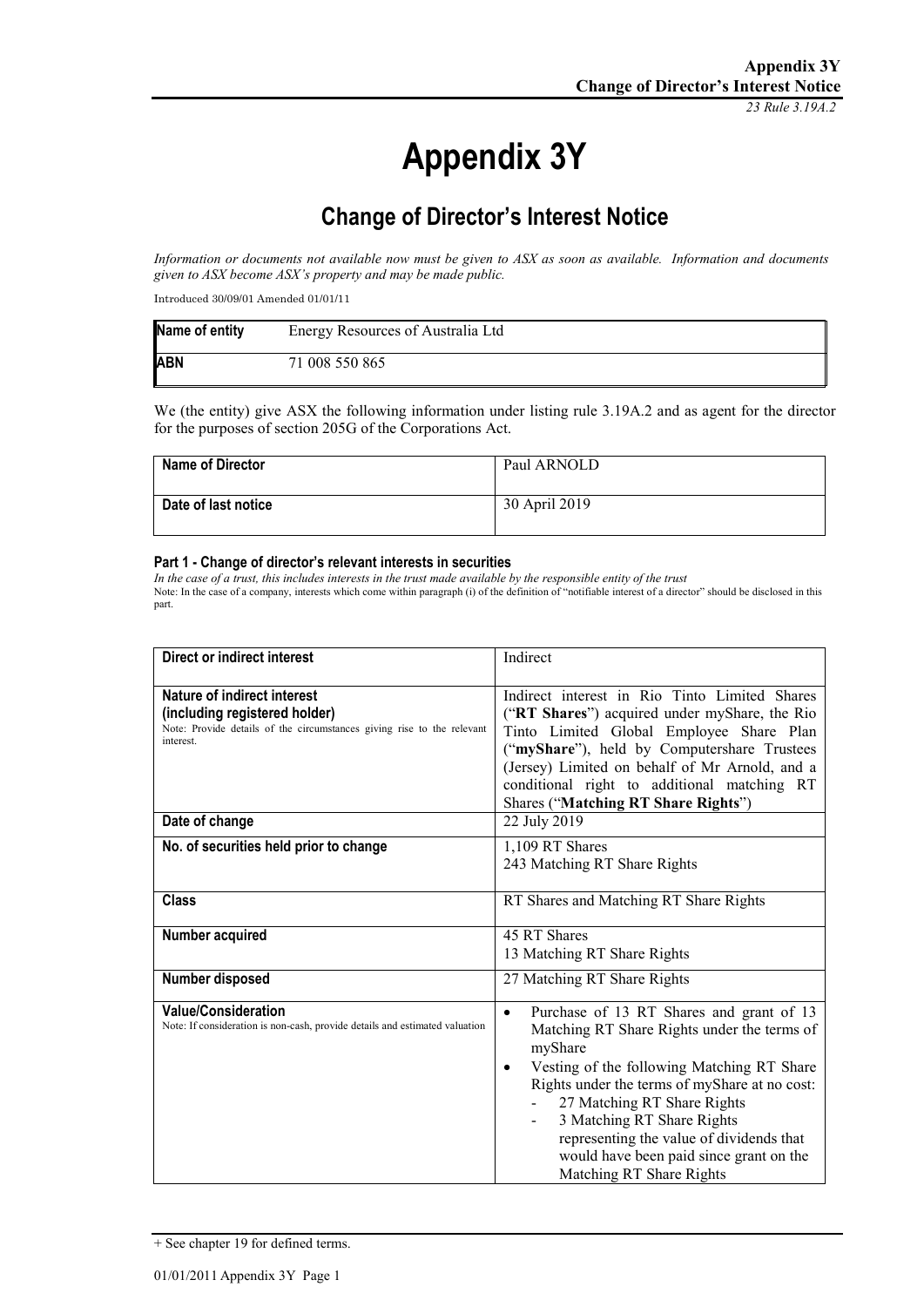| No. of securities held after change                                                                                                                                     | 1,154 RT Shares<br>229 Matching RT Share Rights                                                                                                                         |
|-------------------------------------------------------------------------------------------------------------------------------------------------------------------------|-------------------------------------------------------------------------------------------------------------------------------------------------------------------------|
| Nature of change<br>Example: on-market trade, off-market trade, exercise of options, issue of<br>securities under dividend reinvestment plan, participation in buy-back | Purchase of 13 RT Shares and grant of 13<br>Matching RT Share Rights under the terms of<br>myShare<br>Vesting of Matching RT Share Rights under<br>the terms of myShare |

\* In accordance with the rules of myShare, upon vesting Mr Arnold may receive additional RT Shares in lieu of dividends that would have been paid to him in the period from grant on the base number of RT Shares, the subject of the Rights that vest.

| Direct or indirect interest                                                                                                                         | Indirect                                    |
|-----------------------------------------------------------------------------------------------------------------------------------------------------|---------------------------------------------|
|                                                                                                                                                     |                                             |
| Nature of indirect interest                                                                                                                         | RT Shares held by Computershare Company     |
| (including registered holder)                                                                                                                       | Nominees Limited (as nominee for the Vested |
| Note: Provide details of the circumstances giving rise to the relevant<br>interest.                                                                 | Share Account on behalf of Paul Arnold)     |
| Date of change                                                                                                                                      | N/A                                         |
| No. of securities held prior to change                                                                                                              | 3,330 RT Shares                             |
| <b>Class</b>                                                                                                                                        | <b>RT</b> Shares                            |
| Number acquired                                                                                                                                     | N/A                                         |
| Number disposed                                                                                                                                     | N/A                                         |
| <b>Value/Consideration</b><br>Note: If consideration is non-cash, provide details and estimated valuation                                           | N/A                                         |
|                                                                                                                                                     |                                             |
| No. of securities held after change                                                                                                                 | 3,330 RT Shares                             |
| Nature of change                                                                                                                                    | N/A                                         |
| Example: on-market trade, off-market trade, exercise of options, issue of<br>securities under dividend reinvestment plan, participation in buy-back |                                             |

| <b>Direct or indirect interest</b>                                                                                                                  | Direct                                                                                                                    |
|-----------------------------------------------------------------------------------------------------------------------------------------------------|---------------------------------------------------------------------------------------------------------------------------|
| Nature of indirect interest<br>(including registered holder)<br>Note: Provide details of the circumstances giving rise to the relevant<br>interest. | N/A                                                                                                                       |
| Date of change                                                                                                                                      | N/A                                                                                                                       |
| No. of securities held prior to change                                                                                                              | 10,591 rights ("Rights")* to be granted RT<br>Shares under the Rio Tinto 2018 Equity Incentive<br>Program ("EIP"), being: |
|                                                                                                                                                     | 4,838 Rights as Performance Share Awards<br>("PSAs");                                                                     |
|                                                                                                                                                     | 4,479 Rights as Management Share Awards<br>("MSAs"); and                                                                  |
|                                                                                                                                                     | 1,274 Rights as Bonus Deferral Awards<br>("BDAs").                                                                        |

<sup>+</sup> See chapter 19 for defined terms.